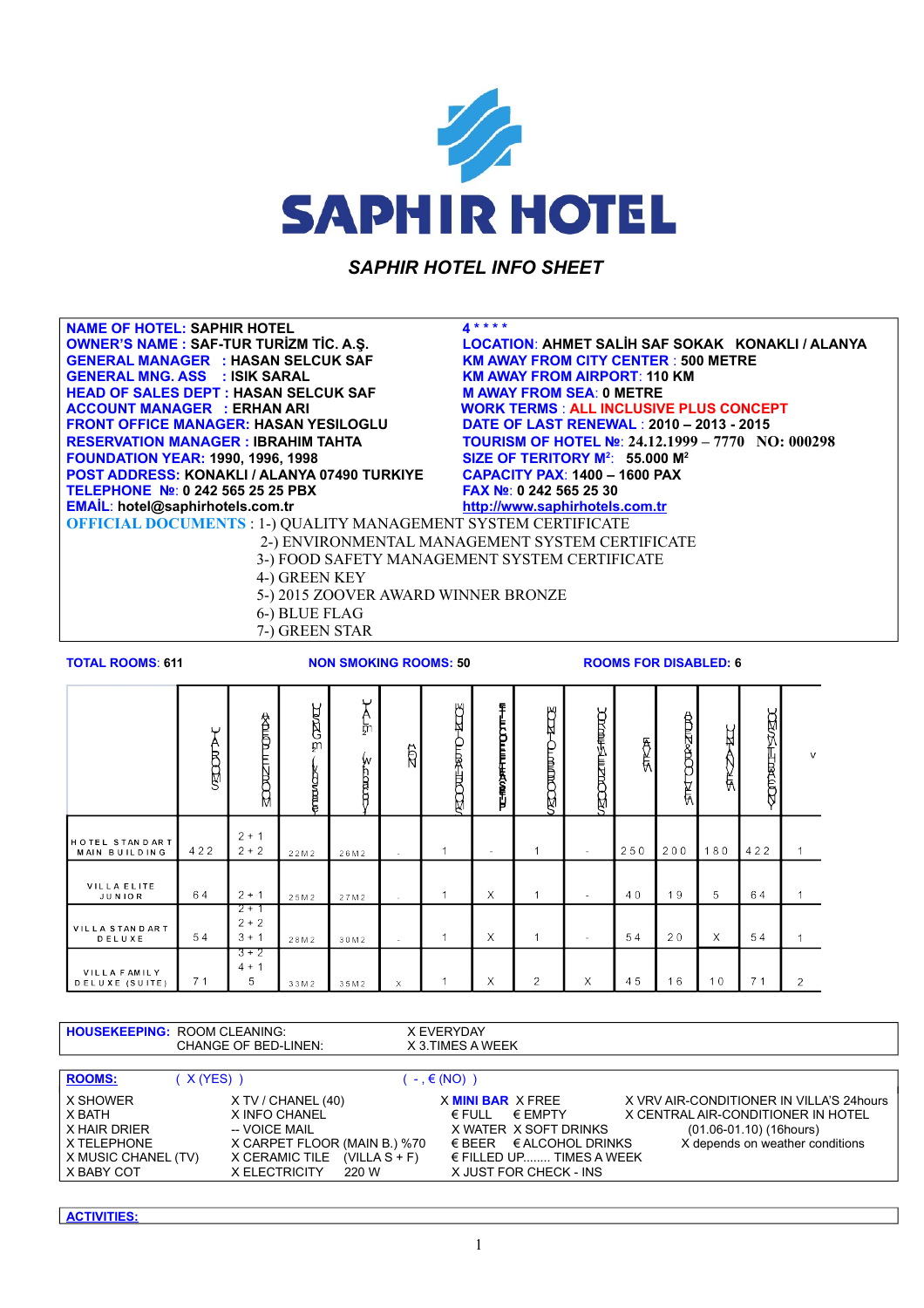| $(375)$ m <sup>2</sup><br>X SWIMING POOL<br>DEPTH (1.50) m |                             | X ANFI THEATRE                                                | X PLAYGROUND                  |
|------------------------------------------------------------|-----------------------------|---------------------------------------------------------------|-------------------------------|
| X SWIMING POOL<br>$(800)$ m <sup>2</sup><br>DEPTH (1.50) m |                             |                                                               |                               |
| X KIDS POOL<br>$(10)$ m <sup>2</sup><br>DEPTH (            | 50 ) m                      | X ELEVATOR (7)                                                | X LIVE MUSIC                  |
| X INDOOR POOL<br>$(70)$ m <sup>2</sup><br>DEPTH (1.50) m   |                             | X MONEY EXCHANGE                                              | X MINI SHOPING CENTER         |
| X 3 WATER SLIDES AT POOL. 2 WATER SLIDES AT PIER           |                             | X TV CORNER IN LOBBY                                          | X GAME ROOM                   |
| X AQUAPARK TOTALLY 5 WATER SLIDES (01.05-15.10)            |                             | X OUTDOOR DISCO (depends on weather conditions) (15.05-15.10) |                               |
| X 1 TENNIS COURT (hard)                                    |                             | X CHİLD OPEN AİR CİNEMA 20:00 - 21:00 (01.05-01.10)           |                               |
|                                                            |                             |                                                               |                               |
| <b>ANIMATION</b>                                           | <b>FULL DAY AND EVENING</b> |                                                               |                               |
|                                                            |                             |                                                               |                               |
| <b>PETS</b>                                                | NOT ALLOWED                 |                                                               |                               |
| <b>MINI CLUB</b>                                           | $AGE(4-10)$                 | WORKING HOURS (10:00.-12:00 /14:30.-17:00)                    |                               |
| CONFRENCE HALL (2)                                         | $max.100 + 400$ pax         | X FREE EQUIPMENT                                              | ©CHARGED EQUIPMENT (OPTIONAL) |
| <b>INTERNATIONAL SPEAKING PERSONNEL</b>                    |                             | AT GUEST RELATION, AT RECEPTION, ANIMATION AND THE SERVICES   |                               |
|                                                            |                             | TURKISH, GERMAN, ENGLISH, RUSSIAN                             |                               |
|                                                            |                             |                                                               |                               |

| <b>RESTAURANTS AND BARS:</b> |                              |             |                   |                    |                                     |
|------------------------------|------------------------------|-------------|-------------------|--------------------|-------------------------------------|
| <b>X MAIN RESTAURANT</b>     | X OUTDOOR 1000 PAX           |             | X INDOOR 700 PAX  | X AIR-CONDITIONED  | X BABY CHAIR                        |
|                              | X DIET MENU                  |             | X VEGETARIAN MENU |                    |                                     |
|                              |                              |             |                   |                    |                                     |
| $X$ BAR (TOTAL $6$ )         | X LOBBY BAR                  | 24 HOURS    | $\epsilon$ FREE   |                    | X CHARGED (TEA, COFFE & WATER FREE) |
| (MONDAYS CLOSED)             | X DISCO BAR                  | 24:00-02:00 | X FREE            | <b>CHARGED</b>     |                                     |
|                              | X AQUA BAR                   | 10:00-18:00 | X FREE            | $\epsilon$ CHARGED |                                     |
|                              | X DIAMOND BAR                | 10:00-24:00 | X FREE            | $\epsilon$ CHARGED |                                     |
|                              | X OTTOMAN BAR                | 10:00-24:00 | X FREE            | $\epsilon$ CHARGED |                                     |
|                              | X RESTAURANT BAR 12:30-14:30 |             | X FREE            | $\epsilon$ CHARGED |                                     |
|                              |                              | 19:00-21:00 |                   |                    |                                     |

|  | A LA CARTE RESTAURANT (2) X ITALIAN 125 PAX (19:00 - 21:30) X OTTOMAN 125 PAX (19:00 - 21:30) $\in$ X AIR-CONDITIONED |
|--|-----------------------------------------------------------------------------------------------------------------------|
|  |                                                                                                                       |

| (FROM 15.05 TILL 01.10)            | $\in$ X RESERVATION REQUIRED (one day before) $\in$ X FREE                                                                                                                                                                                                                         | <b>CHARGED</b><br>€                                                                                                                                                                                           |                                                                                                                                                    |
|------------------------------------|------------------------------------------------------------------------------------------------------------------------------------------------------------------------------------------------------------------------------------------------------------------------------------|---------------------------------------------------------------------------------------------------------------------------------------------------------------------------------------------------------------|----------------------------------------------------------------------------------------------------------------------------------------------------|
| (PER A WEEK 1 TIME)<br>€           | WORKING 6 DAYS A WEEK (MONDAY CLOSED)                                                                                                                                                                                                                                              |                                                                                                                                                                                                               |                                                                                                                                                    |
| €                                  |                                                                                                                                                                                                                                                                                    |                                                                                                                                                                                                               |                                                                                                                                                    |
| CONCEPT:<br>X – ALL INCLUSIVE PLUS | <b>BREAKFAST</b><br>LATE BREAKFAST<br>LUNCH IN MAIN RESTAURANT<br>DINNER IN MAIN RESTAURANT<br>NIGHT IN MAIN RESTAURANT<br><b>GOZLEME / PATTY AT THE BEACH</b><br>NOHUT PILAV (JUNE/JULY/AUGUST)<br>SNACK IN DIAMOND RESTAURANT<br>COFFEE & CAKE IN DIAMOND<br>TURKISH COFFEE TIME | <b>X-OPEN BUFFET</b><br><b>X-OPEN MINI BUFFET</b><br><b>X-OPEN BUFFET</b><br><b>X-OPEN BUFFET</b><br><b>X-OPEN MINI BUFFET</b><br><b>X-FIXED MENU</b><br>ON THE BEACH<br><b>X-OPEN BUFFET</b><br>X-FIXED MENU | 07:30-10:00<br>10:00-10:30<br>12:30-14:30<br>19:00-21:00<br>23:30-01:00<br>10:00-17:00<br>17:00-18:00<br>12:00-16:30<br>17:00-18:30<br>10:00-22:00 |
| ALL INCLUSIVE SYSTEM AVAILABLE:    |                                                                                                                                                                                                                                                                                    | ALCOHOL AND NON-ALCOHOL LOCAL DRINKS ARE INCLUDED                                                                                                                                                             | 10:00-02:00                                                                                                                                        |
|                                    |                                                                                                                                                                                                                                                                                    |                                                                                                                                                                                                               |                                                                                                                                                    |

| I X FRESH FRUIT JUICES.        | <b>FREE</b> | X CHARGED                   | SERVICE HOURS ( 07:30 - 24:00 )               |
|--------------------------------|-------------|-----------------------------|-----------------------------------------------|
| X ICE CREAM (15.05 TILL 15.10) | X FREE      | <b>CHARGED</b>              | SERVICE HOURS (15:00 - 16:30) (19:00 - 21:00) |
| I X JUST MARRIED               |             | X REPEAT GUEST              | X HAPPY BIRTHDAY GUEST                        |
| FRUIT BASKET & WINE (35cc)     |             | FRUIT BASKET & WELCOME CARD | DINNER TABLE RESERVATION & FRUIT              |

**CREDIT CARDS ACCEPTED:** X VISA X MASTER AMERICAN EXPRESS € OTHERS................................

| <b>BEACH</b>    |                           | <b>FREE</b> | <b>CHARGED</b> |
|-----------------|---------------------------|-------------|----------------|
| X SAND          | X BEACH TOWEL €           |             |                |
| X FREE ENTRANCE | X SUN UMBRELLA (beach) X  |             | €              |
| X SHOWER        | X CHAISE LONGUE (beach) X |             | €              |
| X PIER          | X MATTRESS (beach)        |             |                |